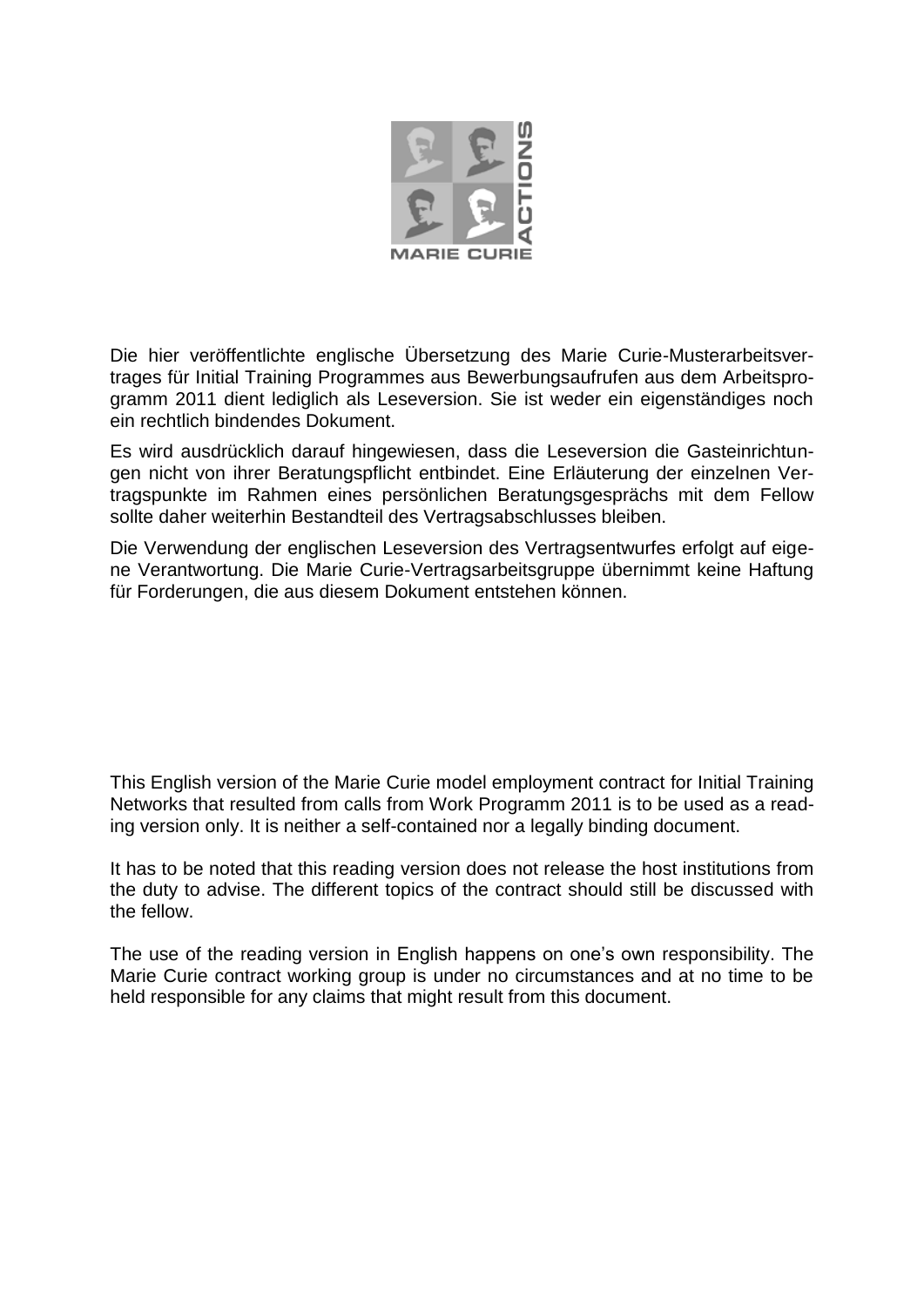

# *[Host Institution]*, represented by *[Title, Name and Address]*,

and

Mrs/Ms/Mr *[Name]* born on , **[***Address***]**

enter into the following

## **Employment Contract (1)**

**§ 1**

Pursuant to § 2 article 2 WissZeitVG, Mrs/Ms/Mr *[Name]* will be employed as

## **EU-Researcher**

at the *[Host Institution]* in *[Place of Work]* from *[Date]* to *[Date]*. This employment is based on and exclusively financed by the Marie Curie Action *Initial Training Networks (ITN)* – within the Specific Programme People – the EU Seventh Framework Programme for Research and Technological Development (2007-2013) as well as the general framework of the Grant Agreement between the European Union, represented by the Research Executive Agency, and *[Host Institution],* hereinafter referred to as *[Acronym of Institution***]**.

She/he has the following tasks: Execution of the research project according to the Grant Agreement entered into between the Research Executive Agency and *[Acronym of Institution] [Grant Agreement number, Title of Project]*, hereinafter referred to as EU-Grant Agreement (EUG).

The EUG, consisting of Annex I – Description of Work, Annex II – General Conditions, Annex III – Specific Provisions (Marie Curie Initial Training Network), is agreed upon by the EU-Researcher and forms an integral part of this contract.

Employment will end without requiring any further notice by the end of *[Date]*.

The EU-researcher has been made aware of the eligibility criteria she/he has to fulfil at the time of recruitment in order to be eligible under the project.

## **§ 2 Obligation of the EU-Researcher**

1. Mrs/Ms/Mr *[Name],* hereinafter referred to as the EU-Researcher, will create a personal career development plan at the time she/he starts working within the framework of the Initial Training Programme. This career development plan will be created in collaboration with the host institution's **[Mrs/Mr Dr.]** scientist in charge referred to in Annex I (EUG), who is responsible for supervising all of the activities of the EU-

(1) This draft contract may be used without any restrictions. However, the parties which have created this draft do not assume any liabilities or responsibilities of any kind whatsoever. This text, be it the entire text or parts thereof, may only be used on the user's own responsibility. Additionally, persons using this document are obliged to verify it accordingly to protect own interests and rights.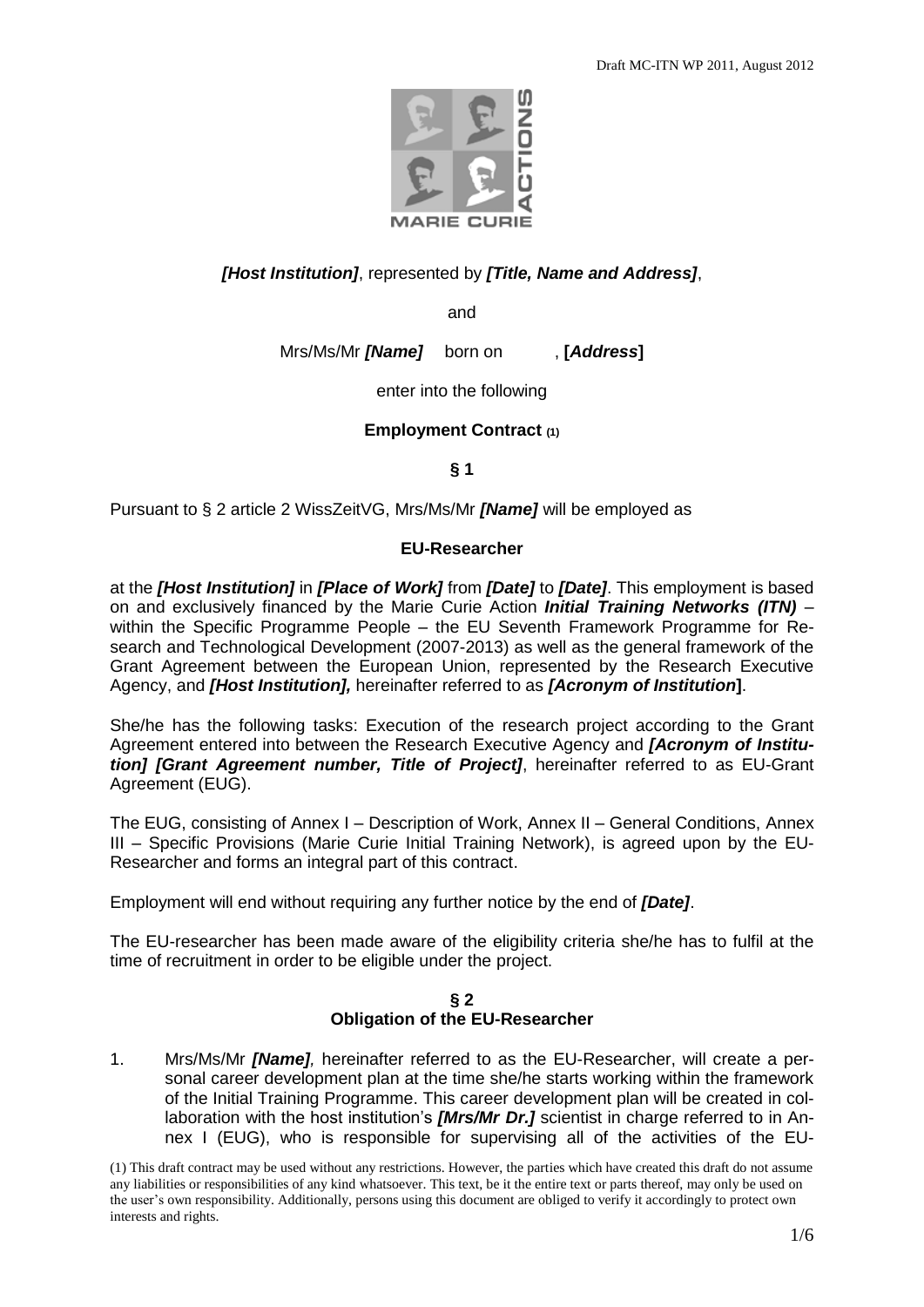Researcher that are related to the Initial Training Programme. This personal career development plan must be attached to the contract not later than six weeks after the commencement of the employment.

- 2. The EU-Researcher is obliged to adhere to all instructions related to the employment. As far as the host institute has set up institute rules, they are part of this contract.
- 3. The EU-Researcher agrees to accurately satisfy all tasks and obligations related to the employment and to respect and adhere to the German Constitution, the Constitution of the German Federal Land *[Federal Land]* and the law.
- 4. The working hours are equivalent to the regular weekly working hours of a full-time employee pursuant to the TV-L/TVöD.
- 5. For the duration of this contract, the EU-Researcher agrees to exclusively dedicate her/his time to the project mentioned in § 1 and to refrain from entering into any other non-gratuitous activities. Exceptions to that are only permitted if previously approved in writing by the host institution's scientist in charge responsible for supervising the activities of the EU-Researcher.
- 6. The EU-Researcher agrees to immediately inform the host institution on each and every condition that may effect the continuation of the EUG or of this contract. In particular this applies to:
	- each modification related to the contractual agreement and/or the personal career development plan
	- each modification related to information that forms basis of the employment within the Marie Curie Action
	- an illness that may directly effect this contract
	- any announcement of pregnancy according to applicable law.
- 7. The EU-Researcher agrees to provide all information associated with the project to the scientist in charge in written form in due time and pursuant to the EUG (obligation to report). In particular, this applies when this employment status is terminated. If the Research Executive Agency should refuse the final payment in the case the final report has not been provided or has not been provided in due time, the research institution may reclaim payments from the EU-Researcher already paid to him/her as far as she/he is responsible for the delay.
- 8. Additionally, the EU-Researcher agrees, pursuant to Annex III.2 of the EUG, to fill in the evaluation questionnaires provided by the Research Executive Agency on her/his project work *[Title of Project]* prior to the termination of her/his employment and to fill in the follow-up questionnaires provided by the Research Executive Agency two years after the termination of the project and to inform the host institution on the timely shipment to the Research Executive Agency. Beyond that, the EU-Researcher agrees to inform the host institution on her/his respective residence for at least three years after termination of the project to allow the institute to contact her/him at any time.

<sup>(1)</sup> This draft contract may be used without any restrictions. However, the parties which have created this draft do not assume any liabilities or responsibilities of any kind whatsoever. This text, be it the entire text or parts thereof, may only be used on the user's own responsibility. Additionally, persons using this document are obliged to verify it accordingly to protect own interests and rights.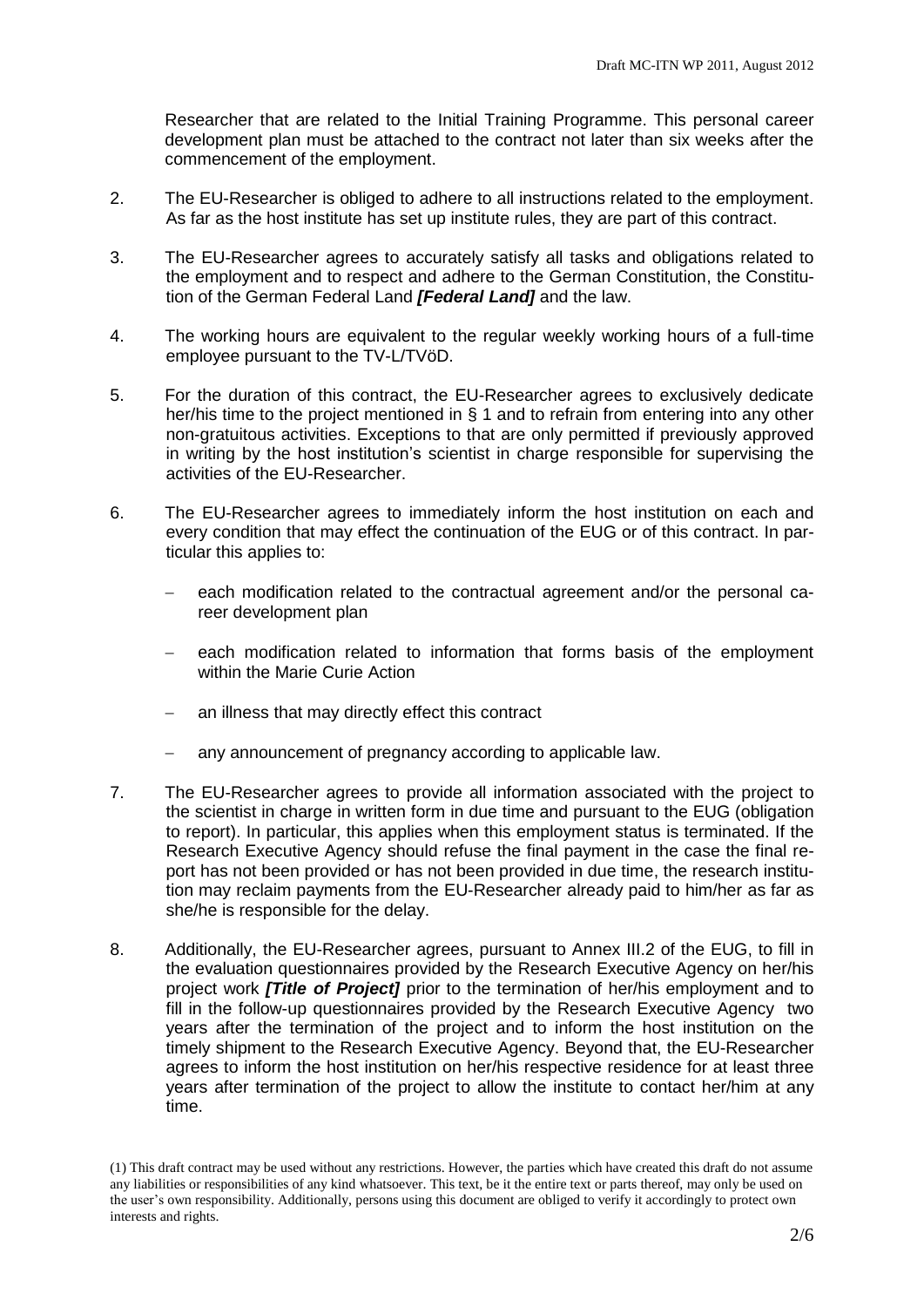### **§ 3 Payment**

- 1. For all activities carried out pursuant to §§ 1 and 2 the Research Executive Agency will provide a monthly amount of *[Amount] €*. This amount is based on the relevant budget concerning the employment of the EU-Researcher. After deduction of the employer's social insurance share, it amounts to the gross salary for the activity to be paid according to §§ 1 and 2 of the contract.
- 2. This amount comprises both the monthly salary for the EU-Researcher as specified in the EUG (Living Allowance) - amounting to *[Amount]* - and the mobility allowance (Mobility Allowance) – amounting to **[700**  $\epsilon$  **or 1000**  $\epsilon$ **]** – and is adjusted by the country coefficient prescribed by the Research Executive Agency at the time the EUG was concluded.
- 3. The obligation to contribute to social insurance and to pay taxes (health, nursing, unemployment and pension insurance) is based on relevant regulations. Here, the relevant employee's contributions are deduced from the abovementioned gross amount. The payment will be transferred at the end of the relevant month using electronic payment. Therewith, all payment claims are deemed to be satisfied. Additional contributions such as allowances, vacation benefit, Christmas bonus, capital-forming payments and extra pay, extra work, overtime, relocation expenses, separation allowance etc. are not granted.

### **§ 4 Vacation / Case of Illness**

This contract is subject to the regulations on the employment contract pursuant to §§ 611 ff BGB (German Civil Code). The continued remuneration in the case of illness is governed by the continued remuneration law from May 26, 1994 (BGBI.IS:1014) in its relevant version. Vacation time is governed by the regulations of the TV-L/TVöD in its relevant version.

## **§ 5 Intellectual Property Rights and Publications**

1. All files, documents, records and data disclosed to the EU-Researcher during the activity at *[Acronym of Institution]* and which are related to her/his employment and/or which are marked or identified as confidential must be kept in confidence and must not be transferred to any third party, neither in written nor in oral form.

(1) This draft contract may be used without any restrictions. However, the parties which have created this draft do not assume any liabilities or responsibilities of any kind whatsoever. This text, be it the entire text or parts thereof, may only be used on the user's own responsibility. Additionally, persons using this document are obliged to verify it accordingly to protect own interests and rights.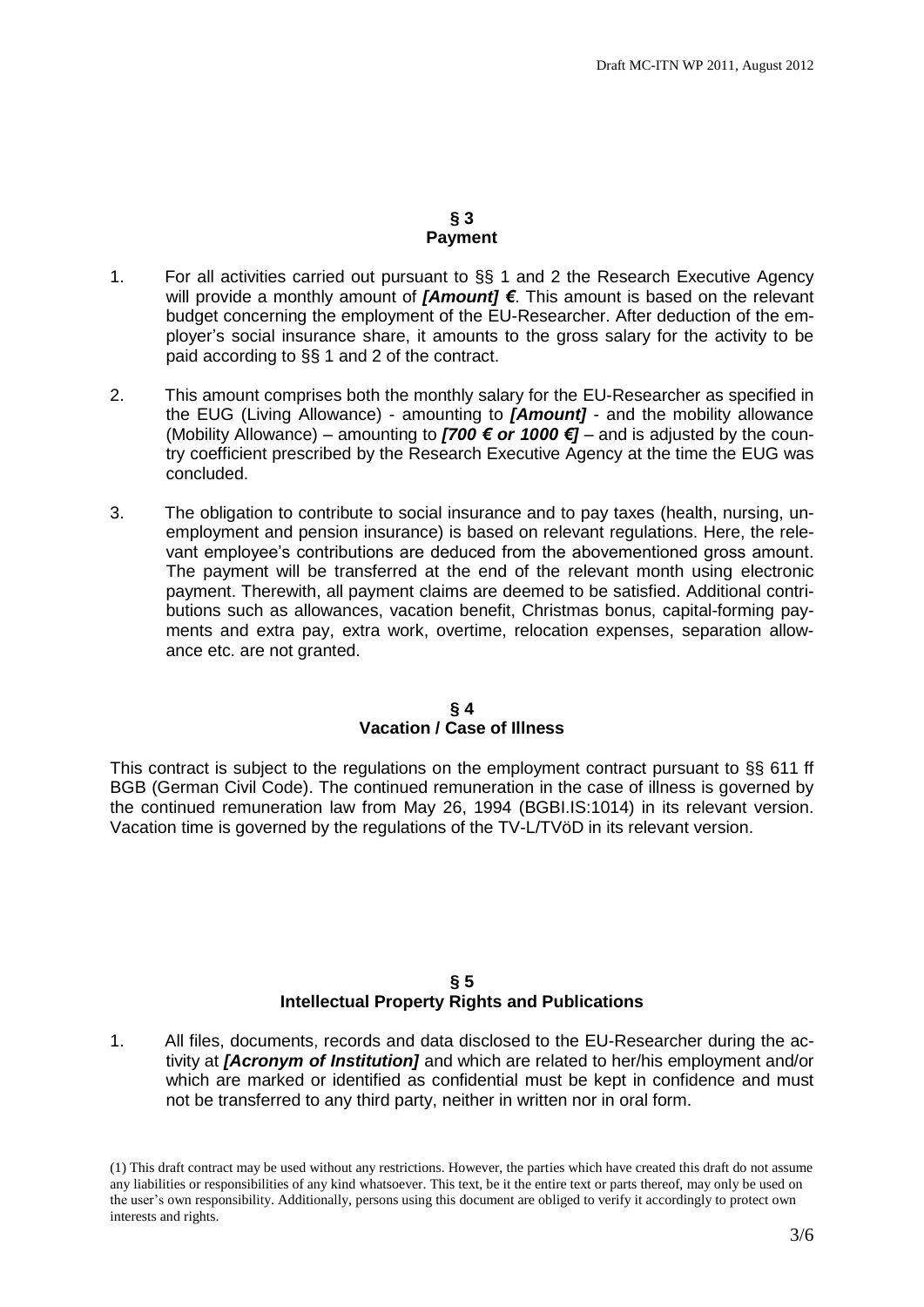- 2. The EU-Researcher agrees to observe all national and European laws and regulations on inventions and parts of inventions and rights of use related to works that are protected by copyright and that have been created during or in connection with the activities specified in § 1. Inventions and technical suggestions for improvement are governed by the (German) Law on Employees' Inventions in its relevant version (in particular §5 ArbnErfG, obligation to report). Agreements with third parties which are related to inventions associated with the employment or technical improvements are subject to a prior approval of the *[Acronym of Institution]*. The rights of use related to work of the EU-Researcher associated with the activities specified in §§ 1 and 2 and that are protected by copyright are entitled to the *[Acronym of Institution]*. This applies in any case as far as the *[Acronym of Institution]* needs these obligations to be able to satisfy its rights associated with the EUG.
- 3. The scientist in charge as specified in § 2 will be informed by means of a submitted manuscript about the intention to publish a work that is associated with the activity at the *[Acronym of Institution]* or that has been created using its facilities. She/he then decides together with the author whether and in which form the publication can refer to the *[Acronym of Institution]*.
- 4. With all publications related to the project the EU-Researcher is obliged to always identify that her/his work has been carried out using the support of the European Union, specifically of a Marie Curie Initial Training Network.
- 5. The management of the host institution may only forbid the publication for good reason, in particular if such a publication would infringe the interests of other employees of the research institution or persons that have contributed to the research work or if the publication could be deemed as a premature publication of research results which could infringe actual interests of the host institution.
- 6. Damages are governed by relevant regulations on the liability of public servants.

## **§ 6 Access Rights**

1. The EU-Researcher is granted a non-exclusive and royalty-free access and usage right by the *[Acronym of Institution]* for all relevant data (which are based on know how and expertise already in place) which she/he needs for carrying out her/his activities as defined in §§ 1 and 2. The *[Acronym of Institution]* will inform the EU-Researcher as soon as possible on potential restrictions that may have significant impact on any granted rights. Each type of usage right ends directly upon the termination of the contract or of the project associated with the EUG.

### **§ 7 Termination of the Contract**

- 1. The employment will end without requiring any further notice upon the expiration of the day specified in § 1. However, it can also be terminated pursuant to the relevant period of cancellation as specified in §§ 622, 626 BGB (German Civil Code). Reasons for cancellation may be given if:
	- a) the EU-Researcher does not comply with the obligations specified in §§ 1 and 2,

<sup>(1)</sup> This draft contract may be used without any restrictions. However, the parties which have created this draft do not assume any liabilities or responsibilities of any kind whatsoever. This text, be it the entire text or parts thereof, may only be used on the user's own responsibility. Additionally, persons using this document are obliged to verify it accordingly to protect own interests and rights.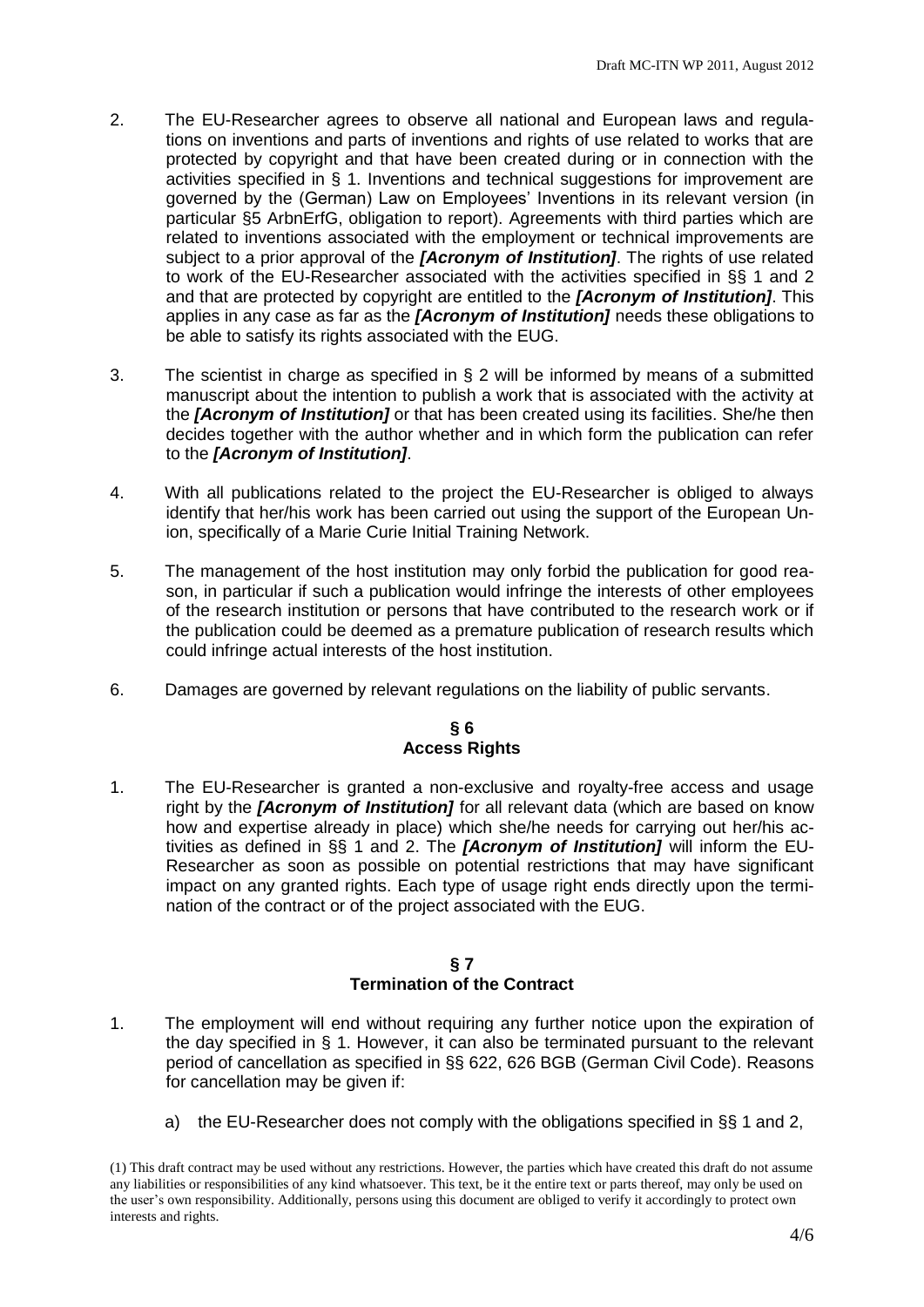- b) the *[Acronym of Institution]* is not provided with relevant budget funds by the Research Executive Agency which are necessary for the project,
- c) the project defined in § 1 is prematurely terminated or delayed by the European Union and/or the EU Grant Agreement, which forms the basis for this project, is cancelled,
- d) the employment of the EU-Researcher has been initiated on the basis of incorrect or incomplete information, or
- e) other important reasons are in place.

The right to extraordinary dismissal is not affected by any of the aforementioned. If the employment is prematurely terminated, the EU-Researcher is not entitled to any allowance fraction for the times she/he does not perform.

2. The EU-Researcher agrees to abstain from pleading omission of enrichment and to reimburse any allowances which have been paid in an unjustified manner. The EU-Researcher is obliged to reimburse to the *[Acronym of Institution]*.

#### **§ 8 Claims / Amendments – Other Provisions**

Claims related to the employment will expire if they are not asserted in writing at the host institution within a preclusion period of six months after due date.

Modifications, amendments and side agreements are only effective if agreed in writing.

If individual provisions of this contract, including this provision itself, should become invalid, be it in part or completely, or should this contract contain a gap, all other provisions or parts of such provisions and their contents will not be affected by that. The invalid or missing provisions will then be replaced by relevant legal provisions and laws.

#### **§ 9 Place of Jurisdiction**

The entire contractual relationship is governed and interpreted by and according to German law.

Place of jurisdiction for all disputes arising from this contract is *[Place]* being the place of business of the host institution.

Each contractual party is provided with a copy of this contract.

| Pla<br>$\sim$ |  |
|---------------|--|
|               |  |

(1) This draft contract may be used without any restrictions. However, the parties which have created this draft do not assume any liabilities or responsibilities of any kind whatsoever. This text, be it the entire text or parts thereof, may only be used on the user's own responsibility. Additionally, persons using this document are obliged to verify it accordingly to protect own interests and rights.